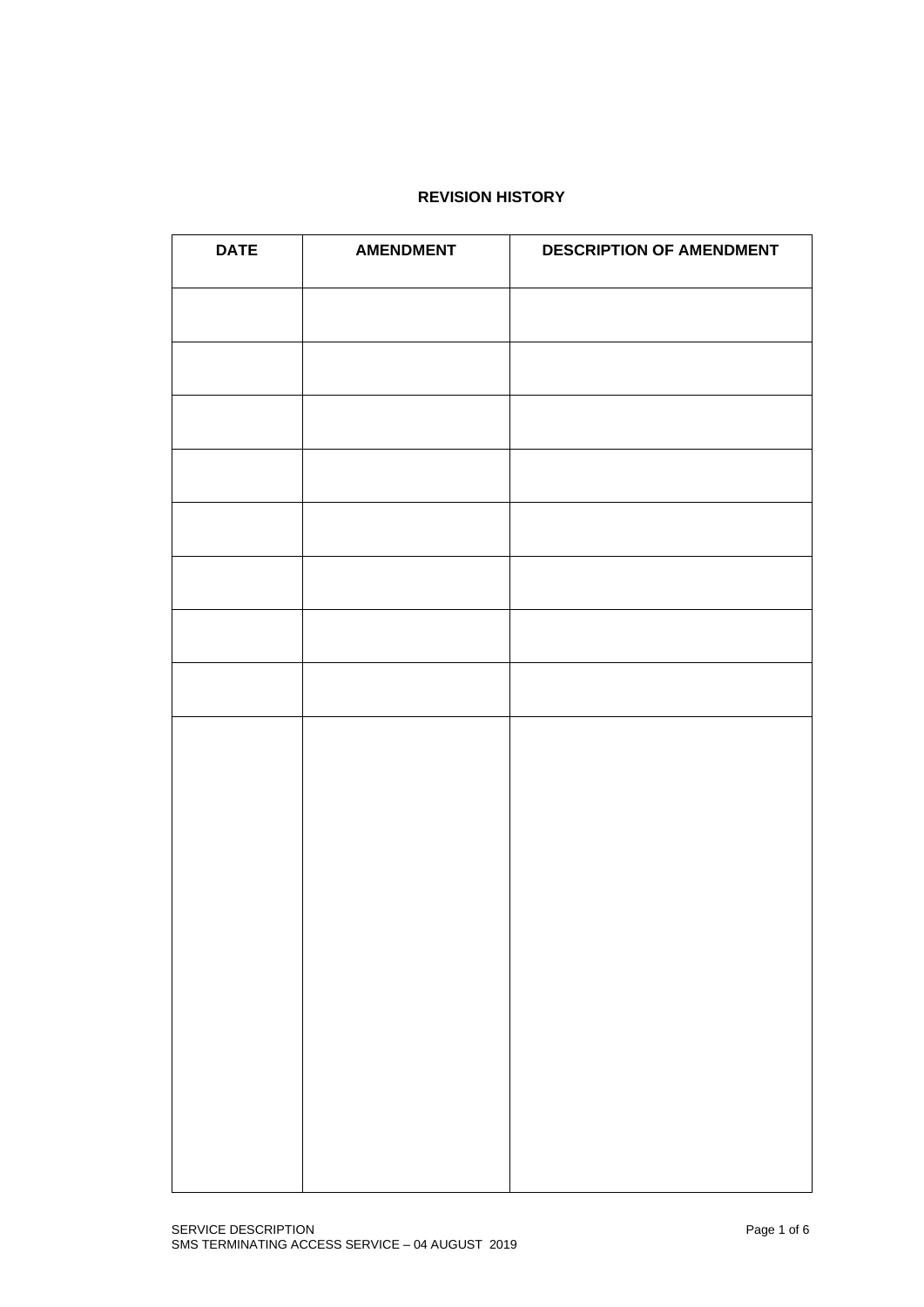### **SERVICE DESCRIPTION 1-5: SMS TERMINATING ACCESS SERVICE**

### **1 THE SERVICE**

The **SMS Terminating Access Service** is a service for the carriage of SMS Messages from a Point of Interconnection to a mobile device associated with a Mobile Number on the Access Provider's Mobile Network, as further defined by the terms of this Service Description.

**Available to:** Public telecommunications operator with an individual MNO licence and one or more interconnection links with Batelco.

**Traffic:** SMS Messages which both originate and terminate in Bahrain only.

**Reciprocal Service:** A reciprocal service must be offered by any operator with a Mobile

# **2 DEFINITIONS**

Capitalised terms not defined in this Service Description are defined in the Dictionary. Terms defined in this Service Description are specific to it.

**Access Provider** means the party which operates a Mobile Network directly connecting the Messaged Party.

**Access Seeker** means a party which operates the Mobile Network directly connecting the Messaging Party.

**GSM MAP** means the mobile application part as defined in the GSM ETSI 0902 specification.

**Messaging Party** means an Access Seeker Customer who initiates an SMS Message.

**Messaged Party** means an Access Provider Customer to whom an SMS Message is sent.

**MNO** means a mobile telecommunications License granted by the Regulator to a Mobile Network operator.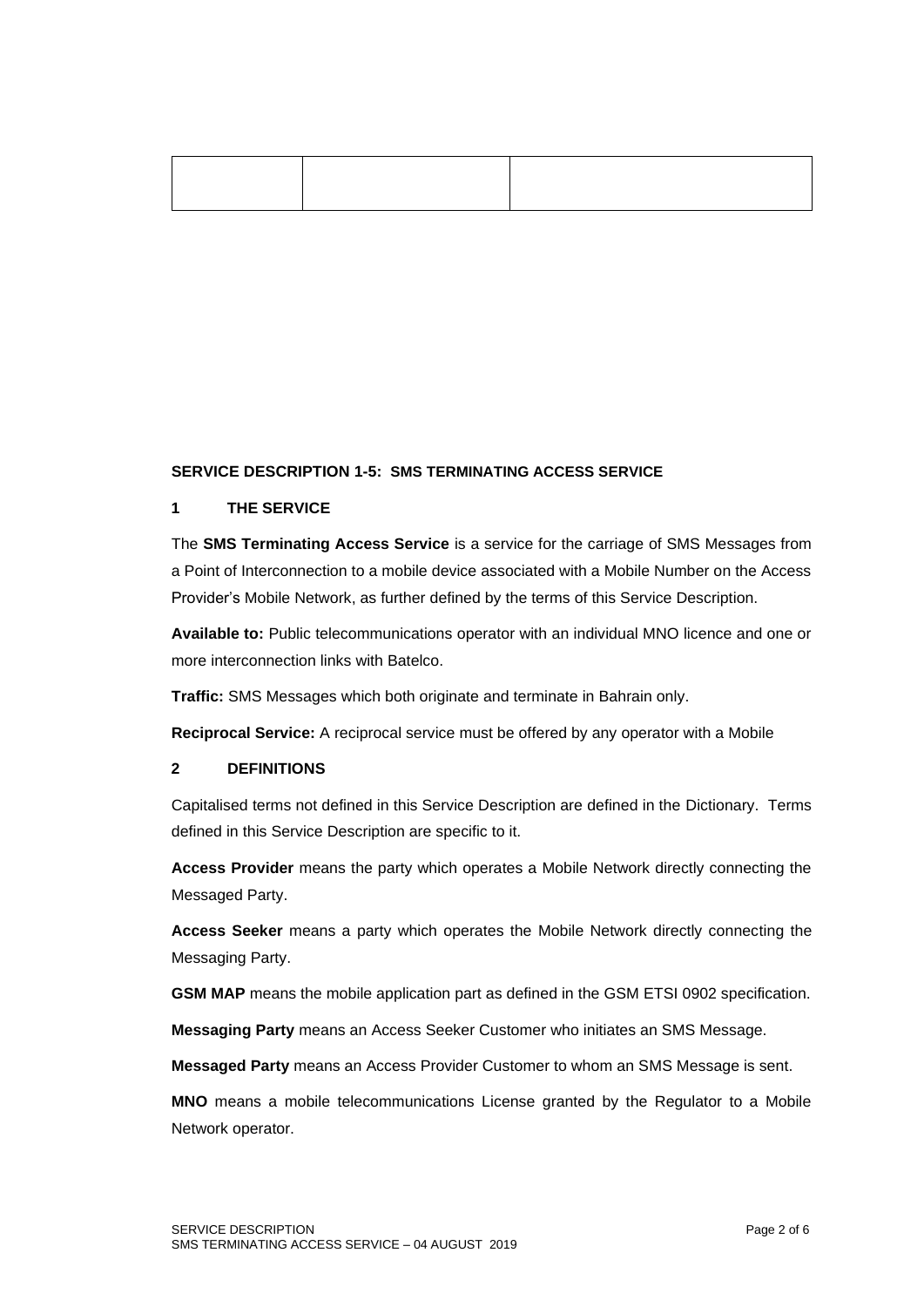**SMS Interconnect Link** means a dedicated link, within minimum capacity of 64kbit/s, established between a Mobile Batelco Network Switch Connection and the Licensed Operator's Mobile Network Switch Connection, as specified more particularly in the Joint Working Manual.

**SMS** means Short Message Service.

**SMS Message** means a message of up to 160 alphanumeric characters received and conveyed by the SMS Network as message text.

**SMS Message Delivered** means a message in respect of which the Access Provider's mobile switching centre has received an acknowledgment from the mobile station currently serving the Messaged Party that the SMS Message has been received.

**SMS Network** (of a Party) means that Party's system or series of systems that carries, or is capable of carrying SMS Messages by means of guided or unguided electromagnetic or optical energy.

**Testing SIMs** means 4 SIM cards (two each in respect of pre-paid and post-paid platforms).

### **3 TERMS**

### **3.1 Prerequisites**

A party (the first party) shall not be obliged to supply the SMS Terminating Access Service unless and until the parties:

- (a) have established interconnection between their mobile networks as contemplated by the Mobile Terminating Access Service Description;
- (b) have established the SMS Interconnect Link. The parties shall equally share the costs of establishing and operating the SMS Interconnect Link. Batelco shall, in accordance with the Joint Working Manual, provision, operate and maintain the SMS Interconnect Link unless otherwise agreed;
- (c) successfully completed any pre-commissioning testing requirements set out in the Joint Working Manual; and
- (d) the other party can supply the first party with the SMS Terminating Access Service on a reciprocal basis.

# **3.2 Application**

This Service Description applies to the supply of SMS Terminating Access Service for SMS where the Messaging Party is directly connected to the Access Seeker's Network and the SMS Message terminates on the relevant device of:

(a) an Access Provider Customer; or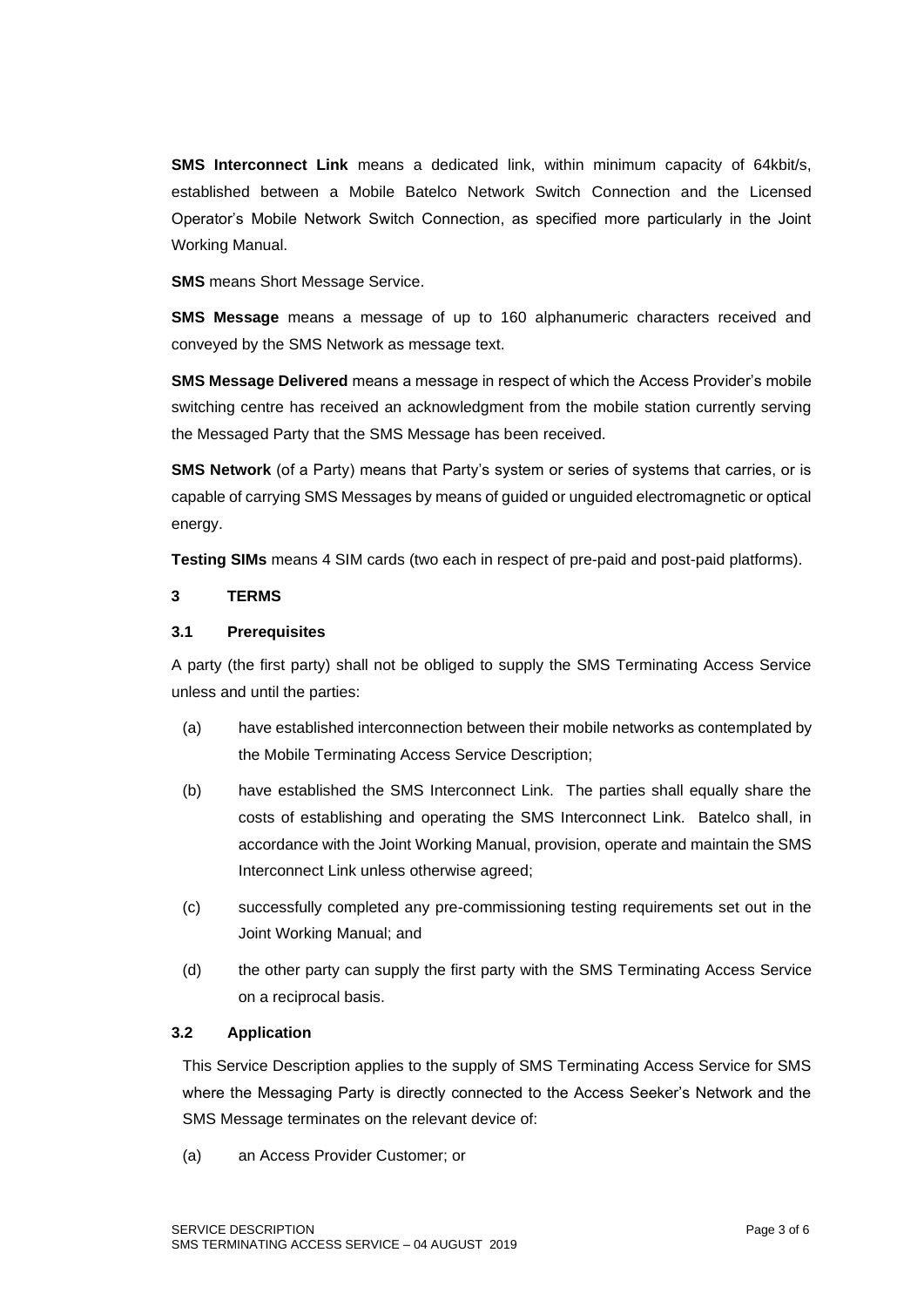(b) an overseas roaming party on the Access Provider's Network, where the Access Seeker has the appropriate agreements with the roaming party's home network.

# **3.3 SMS Message Handling**

SMS Messages shall be handled in accordance with the following summary of steps:

- (a) SMS Messages originating from the mobile handset used by the Messaging Party are received by the Access Seeker's designated SMS controller;
- (b) the Access Seeker's SMS controller queries the Access Provider's home location register (HLR), via CCS7 MAP;
- (c) the Access Seeker's SMS controller forwards the SMS Message, via CCS7 MAP and over the SMS Interconnect Link, to the Access Provider's mobile switching centre visitor location register (VLR); and
- (d) the Access Provider's mobile switching centre VLR delivers the SMS Message to the mobile handset used by the Access Provider's Customer.

#### **3.4 Service Limitations**

- (a) The SMS Terminating Access Service is limited to a message length of 160 characters.
- (b) In the case of SMS Messages exchanged between GSM Networks, MAP version 1 protocol must be supported. Higher versions of the MAP protocol will require an update to this Service Description.
- (c) In the case of SMS Messages to be exchanged between:
	- (i) a GSM Network and a Mobile Network which is not a GSM Network; and
	- (ii) two Mobile Networks both of which are not GSM Networks,

the parties shall agree on the appropriate technical standards, having regard to relevant international standards, which will be set out in the Joint Working Manual.

- (d) The Access Provider may review and amend this Service Description prior to the introduction of mobile number portability.
- (e) SMS Messages must be sent from the Messaging Party's SMS controller to allow Aparty billing.

#### **3.5 Numbering**

The SMS Terminating Access Service requires that the address of both the Messaging Party and the Messaged Party are within the agreed number ranges.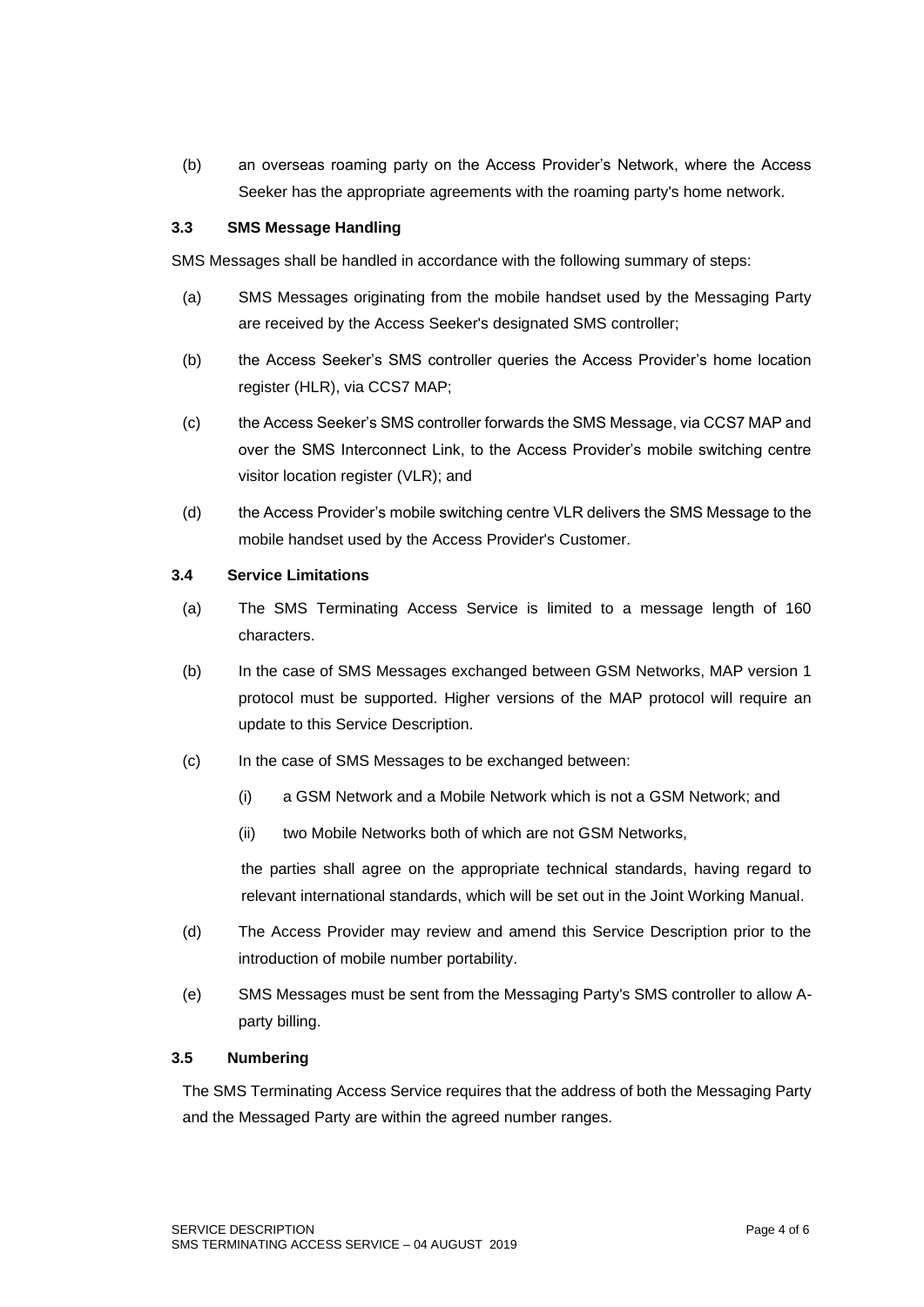# **3.6 Signalling**

Where SMS Terminating Access Service is provided, the transfer of signals to support the establishment and maintenance of the SMS Message will be via GSM MAP using CCS7 signalling protocol or other agreed standard.

# **3.7 Testing SIMs**

- (a) A party shall supply the other party with Testing SIMs to be used solely for the purpose of ongoing fault diagnosis for a period of time agreed between the parties and each party shall return the Testing SIMs at the end of that term.
- (b) SMS Messages to and from Testing SIMs shall be reimbursed by the using party at the supplying party's retail charges.

# **3.8 Flow Control**

- (a) Flow control shall not be implemented across the Point of Interconnection.
- (b) The parties agree to develop and document an SMS signalling traffic management and control plan to be incorporated in the Joint Working Manual.

### **3.9 Maximum SMS Traffic Flow**

The parties acknowledge that the provisions of clause 19 of the Supply Terms (Forecasting Procedures) shall apply for SMS capacity, subject to the following conditions:

- (a) unless otherwise agreed as part of settling a Forecast, the maximum SMS capacity being sent by the Access Seeker using the Terminating Access Service (the **Maximum Capacity**) shall be 125,000 SMS Messages per busy hour.
- (b) If the traffic level exceeds the Maximum Capacity, the SMS Terminating Access Service may be managed by the Access Provider at the level of the Maximum Capacity until the source of excess traffic has been reduced or other arrangements are put in place to manage the overload traffic.

#### **3.10 Unsolicited SMS**

The parties acknowledge that spamming and other unsolicited SMS Messages sent by Access Seeker Customers may cause disruptions to the services provided to and received by the Access Provider Customers. Each party agrees to liaise with the other party in good faith in order to manage such disruptions where commercially and technically feasible.

# **3.11 Priority and Retry**

- (a) The parties shall exchange SMS Messages across the Point of Interconnection at 'priority' rather than 'normal' level.
- (b) Each party shall deliver SMS Messages from the other party's SMS controllers with equal priority and urgency as those originating from within its own network.